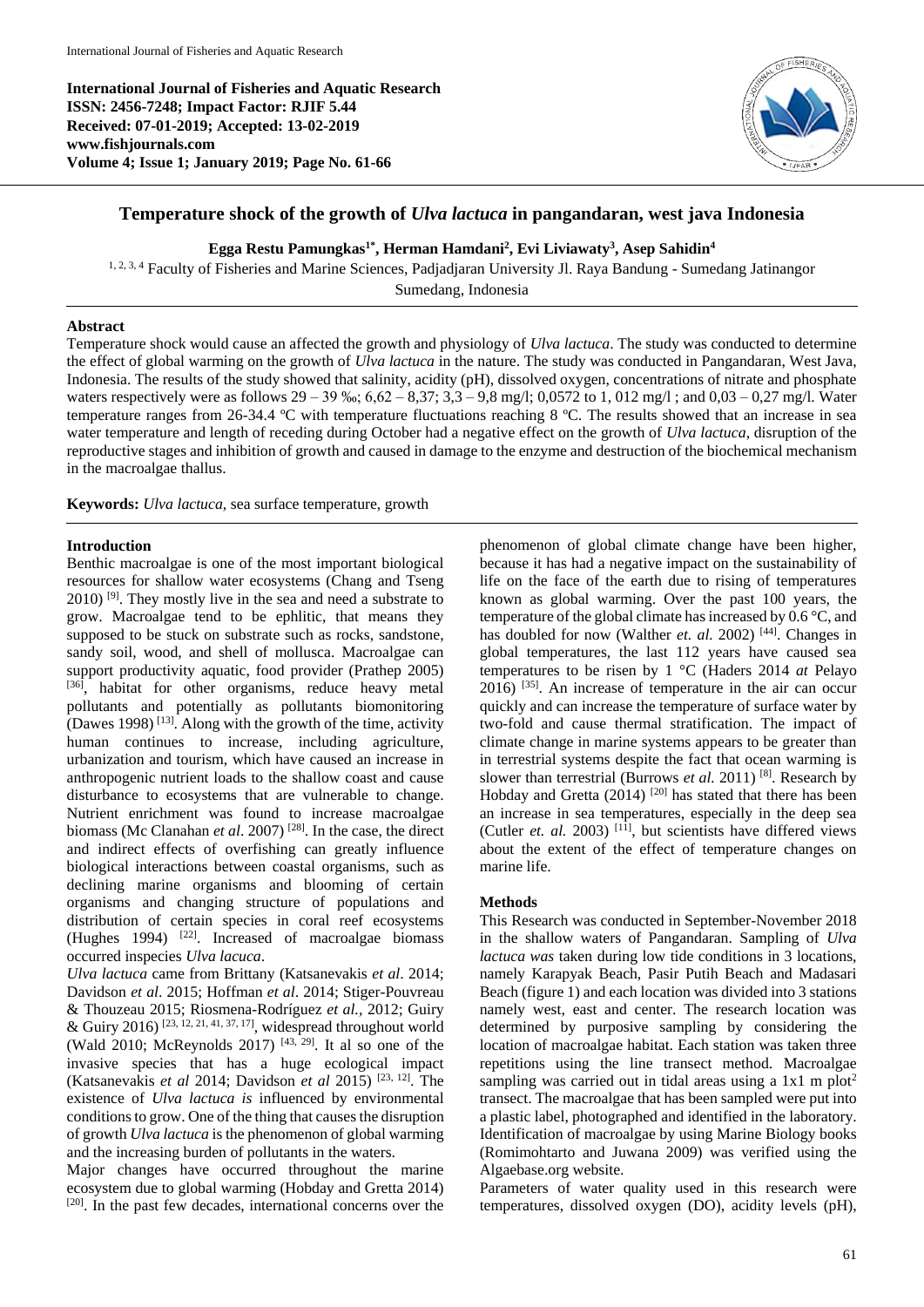salinity, and phosphate and nitrate concentrations. The parameters of the macroalgae observed were density (Brower *et al.* 1998) [7] and cover of macroalgae (English *et al.* 1994) [15] .





**Fig 1:** Research Location Map Note: (K) Karapyak Beach, (P) Pasir Putih Beach, (M) Madasari Beach

**Table 1:** Analysis of Water Quality

| <b>Parameters Environmental</b> | <b>Unit</b>       | Data Obtaining |
|---------------------------------|-------------------|----------------|
| Nitrate and Phosphate           | mg/l              | Exitu          |
| Temperature                     | $\circ$ $\subset$ | Insitu         |
| Salinity                        | $\%$ <sub>0</sub> | Insitu         |
| Dissolved oxygen (DO)           | mg/1              | Insitu         |
| Degree of Acidity (pH)          | mg/l              | Insitu         |

## **Water Quality Parameters**

Water quality results in each sample zones are presented in Table 1. water quality parameters such as temperature, pH, dissolved oxygen (DO), the salinity and concentration of nitrate and phosphate were found between zoning and values that were not significantly different. Water quality measurement results can be seen in table 2 below.

## **Results and Discussion Results**

| <b>Research Location</b>        |                       |             |             |                          |                                                                                                                                                    |               |                       |               |                 |  |
|---------------------------------|-----------------------|-------------|-------------|--------------------------|----------------------------------------------------------------------------------------------------------------------------------------------------|---------------|-----------------------|---------------|-----------------|--|
|                                 | <b>Karapyak Beach</b> |             |             | <b>Pasir Putih Beach</b> |                                                                                                                                                    |               | <b>Madasari Beach</b> |               |                 |  |
| <b>Environmental Parameters</b> | K.1                   | K.2         | K.3         | P.1                      | P.2                                                                                                                                                | P.3           | М.1                   | M.2           | M <sub>.3</sub> |  |
| Temperature $(^{O}C)$           | $26 - 30.8$           | $26 - 31$   | $26.9 - 31$ | $27 - 32.2$              | $27.4 - 34.3$                                                                                                                                      | $26.6 - 32.9$ | $27.5 - 32$           | $26.7 - 29.5$ | $26 - 29.6$     |  |
| Salinity (‰)                    | $34 - 37$             | $32 - 38$   | $33 - 37$   | $34 - 38$                | $33 - 38$                                                                                                                                          | $34 - 39$     | $33 - 36$             | $29 - 37$     | $35 - 38$       |  |
| DO(mg/l)                        | $4.2 - 8.5$           | $5.9 - 8.8$ | $3.3 - 7.5$ | $4.1 - 8.3$              | $5,8 - 9,5$                                                                                                                                        | $5.7 - 9.8$   | $6.9 - 7.9$           | $5.9 - 8.8$   | $4.2 - 8.8$     |  |
| Degree of Acidity (pH)          |                       |             |             |                          | $7,18 - 8,33$ $6,62 - 8,45$ $7,11 - 9,34$ $7,11 - 8,22$ $6,86 - 8,18$ $6,79 - 8,15$ $6,94 - 8,37$ $7,5 - 8,17$ $6,88 - 8,33$                       |               |                       |               |                 |  |
| Nitrate $(mg/l)$                |                       |             |             |                          | $0.088 - 0.190.088 - 0.150.088 - 0.150.11 - 0.1320.0572 - 0.120.088 - 0.230.19 - 0.9680.11 - 1.01210.176 - 0.2$                                    |               |                       |               |                 |  |
| Phosphate $(mg/l)$              |                       |             |             |                          | $(0.08 - 0.23)$ $(0.093 - 0.17)$ $(0.096 - 0.22)$ $(0.03 - 0.22)$ $(0.06 - 0.19)$ $(0.05 - 0.19)$ $(0.05 - 0.21)$ $(0.06 - 0.16)$ $(0.084 - 0.27)$ |               |                       |               |                 |  |

**Table 2:** Water Quality Measurement Results of

Based on the results of temperature measurements in the Karapyak Waters region, it  $26 - 31$  °C, in the region the waters of Pasir Putih between 26.9 - 34.3 °C and in the Madasari Waters region 26.7 - 32 °C. Salinity in the Karapyak waters area 32-38 ‰, in the waters the Pasir Putih 33-39 ‰, and in the waters the Madasari 29-38 ‰. The concentration of dissolved oxygen (DO) in the Karapyak Waters region showed that dissolved oxygen (DO) of waters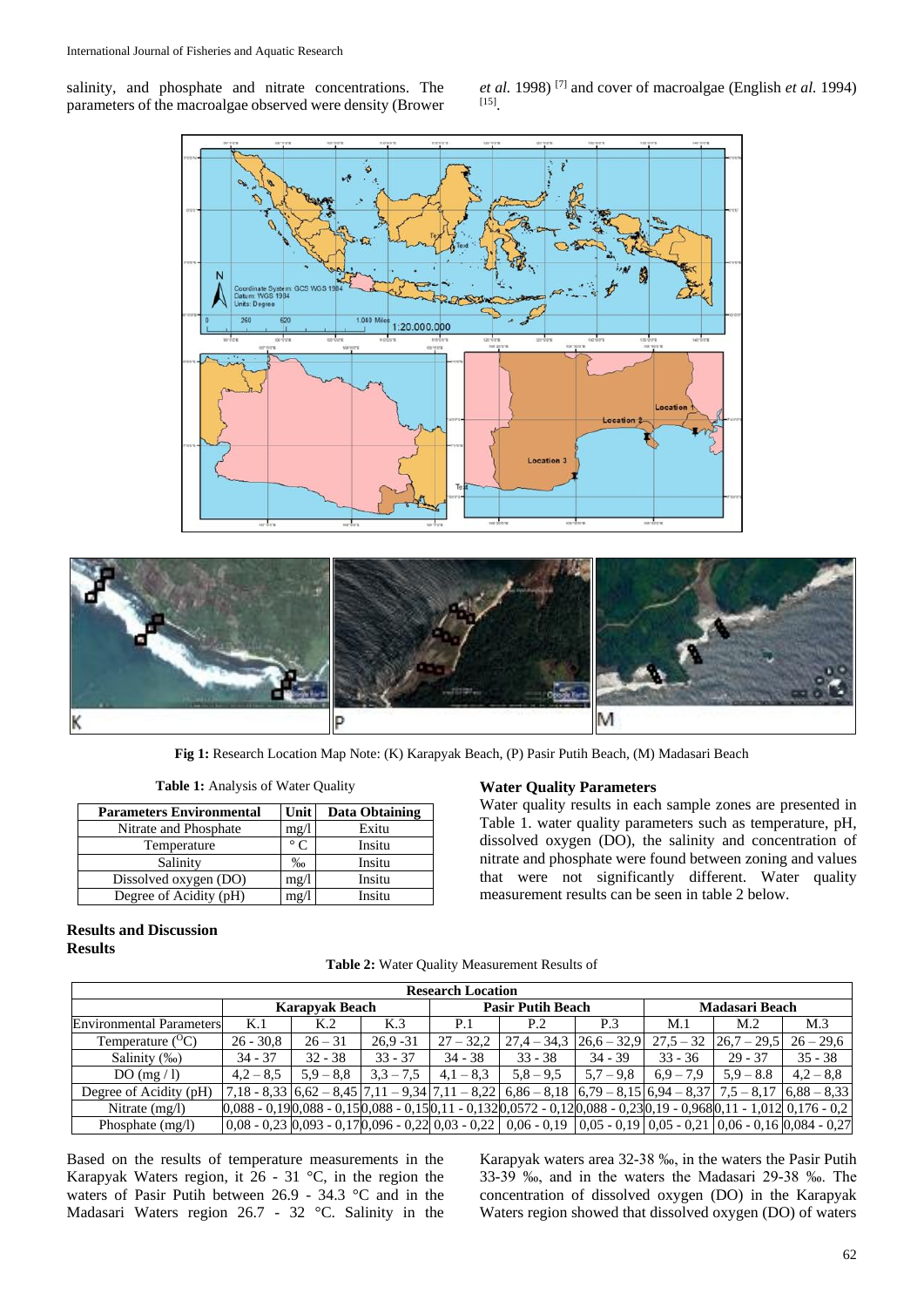3.3-8.5 mg/l, in the waters of Pasir Putih 4.1-9.8 mg/l, and in the Madasari waters 4.2-8.84 mg/l. The degree of acidity (pH) in the Karapyak waters region is obtained the pH of the waters ranging 6.62 to 9.34, in the waters of the Pasir Putih between 6.79-8.22, and in the Madasari Waters region 6.88- 8,37. The results of testing nitrate concentrations in the Karapyak Waters region 0.088-0.18 mg/l, in the waters of Pasir Putih 0.0572 to 0.23 mg/l, and in the Madasari Waters region ranged from 0.11-1.012 mg/l. The measurement results of phosphate concentration in the Karapyak waters region ranged from 0.088-0.23 mg/l, in the waters of Pasir Putih ranged from 0.03 to 0.22 mg/l and in the Madasari Waters region ranged from 0.05-0.27 mg/l.

#### **Density and Covered of** *Ulva lactuca*

Density is a comparison between the number of individual types and the total number of type individuals (Fachrul 2006). The purpose of the density calculation is to find out the total number of vegetation types of the total of all individuals types. Based on the result of the study about density of *Ulva lactuca* at the study site can be seen in Figure 2.



**Fig 2:** Density of the Type of *Ulva lactuca* in Pangandaran. Note :  $K =$  Karapyak Beach;  $P =$  Pasir Putih Beach;  $M =$  Madasari Beach

Nappe is the covered area of *Ulva lactuca*. Nappe is used to determine the concentration and spread of dominant types. Based on the results of the study, the value of type nappe *Ulva lactuca* at the study site can be seen in Figure 3.



**Fig 3:** Nappe of the Type of *Ulva lactuca* in Pangandaran. Note :  $K =$  Karapyak Beach;  $P =$  Pasir Putih Beach;  $M =$ Madasari Beach

## **Discussion**

*Ulva lactuca* is one of Chlorophyta division which has a wide thallus shape like lettuce leaves, that's why it is also called

sea lettuce. Thallus length *of Ulva lactuca* up to 1 m (Ms Breure 2014) [30] besides the thallus of *Ulva lactuca* is only up to 30 cm (Wald 2010)  $[43]$  especially in the eutrophic aquatic conditions, *Ulva lactuca* can be freelie growth.

The low of macroalgae nappe in stations 1 and 3 of Pasir Putih waters is because at station 1 is the center of tourism activity and there are MV Viking Lagos wrecks, while at station 3 is the place for surrounding communities to fish so the macroalgae can possible stomped on and off. The low *Ulva lactuca* nappe at station 3 of Madasari waters do to the native habit that ussualy consume the macroalgae like *Ulva lactuca*. Based on the observation of all stations, the highest frequency and macroalgae nappe found in Madasari waters, this is because the madasari waters has not been visited by many tourists so that they experience lower ecological pressure compared to Karapyak and Pasir Putih. These people Activities can affected the existence of macroalgae, because macroalgae are very vulnerable to ecological pressure and environmental changes that occur around them (Atmadja 1999) [3] .

The high nappe of *Ulva lactuca* must be continuously controlled and get better attention from the government and from the community it self. *Ulva lactuca* is the only macroalgae that can cause blooms (*Green tides*) (Malta *et al.* 1999; Wald 2010)  $[27, 43]$ . The occurrence of green tides is caused by *Ulva lactuca* having strong physiological plasticity and competitiveness (Handayani 2014) [19] it also can maximize nutrient absorption and its to do the fregnentation easily to vegetable (Gravier 2012)<sup>[16]</sup>.

The high growth of *Ulva lactuca* causes a loss for recreational activities and the environment itself, namely the decline in macroalgae diversity in the area. In addition, almost all cases of *green tides* have a quantitative increase in these benthic algae. Algae biomass that experiences this bloom will reduce light penetration so that photosynthetic lower organism will experience inhibition of growth and development, which in turn will cause a decrease in the wealth and diversity of biota (Gravier 2012) [16]. In some areas *Ulva lactuca* has been used for high antioxidant activity and can inhibit the rate of oxidation of fish oil (Arbi *et al.* 2016) [1], being cooked vegetables and chips ulvain Gunung Kidul (Nurmiyai 2013), as organic fertilizer in the Netherlands (Ms Breure 2014)<sup>[30]</sup>, as a natural antioxidant (Mahmud *et al* 2014) [26], contains anti-inflation (Awad 2000; Blackwell 2012)<sup>[4, 5]</sup>, Biogas in Denmark (Horn *et al.* 2000), as a cosmetic ingredient (Mc Reynolds 2017, as bioethanol and biogas (Saqib *et. al.* 2013) [39] and in Pangandaran own community to use it to be made of vegetables or seaweed chips.

The salinity in the study site ranged from 32-39 ‰. The salinity in the study site within tolerances *Ulva lactuca*. Salinity can affect the release of spores by influencing turgor pressure and pore diameter of sporangia (Han *et al.* 2008)<sup>[18]</sup>. Ulva's spores and growth are affected by salinity. Growth will be significantly impaired at salinity under 5 ppt (Sousa *et al*. 2007) [40]. Ulva can grow optimally with salinity more than 20 ppt and the most effective growth is at 35 ppt. The degree of acidity (pH) at the study site ranged from 6.62-9.34. The pH range at the study site is still within the growth tolerance limit of *Ulva lactuca*. According to Nordby (1977) [31] the optimum pH for inducing sporulation in *Ulva mutabilis* ranged from 8-8.5 and according to Han *et al.* (2008) [18] The optimum pH for spore formation *Ulva pertusa* ranged from 7-9.

Dissolved oxygen (DO) at the study site ranged from 3.3 - 9.8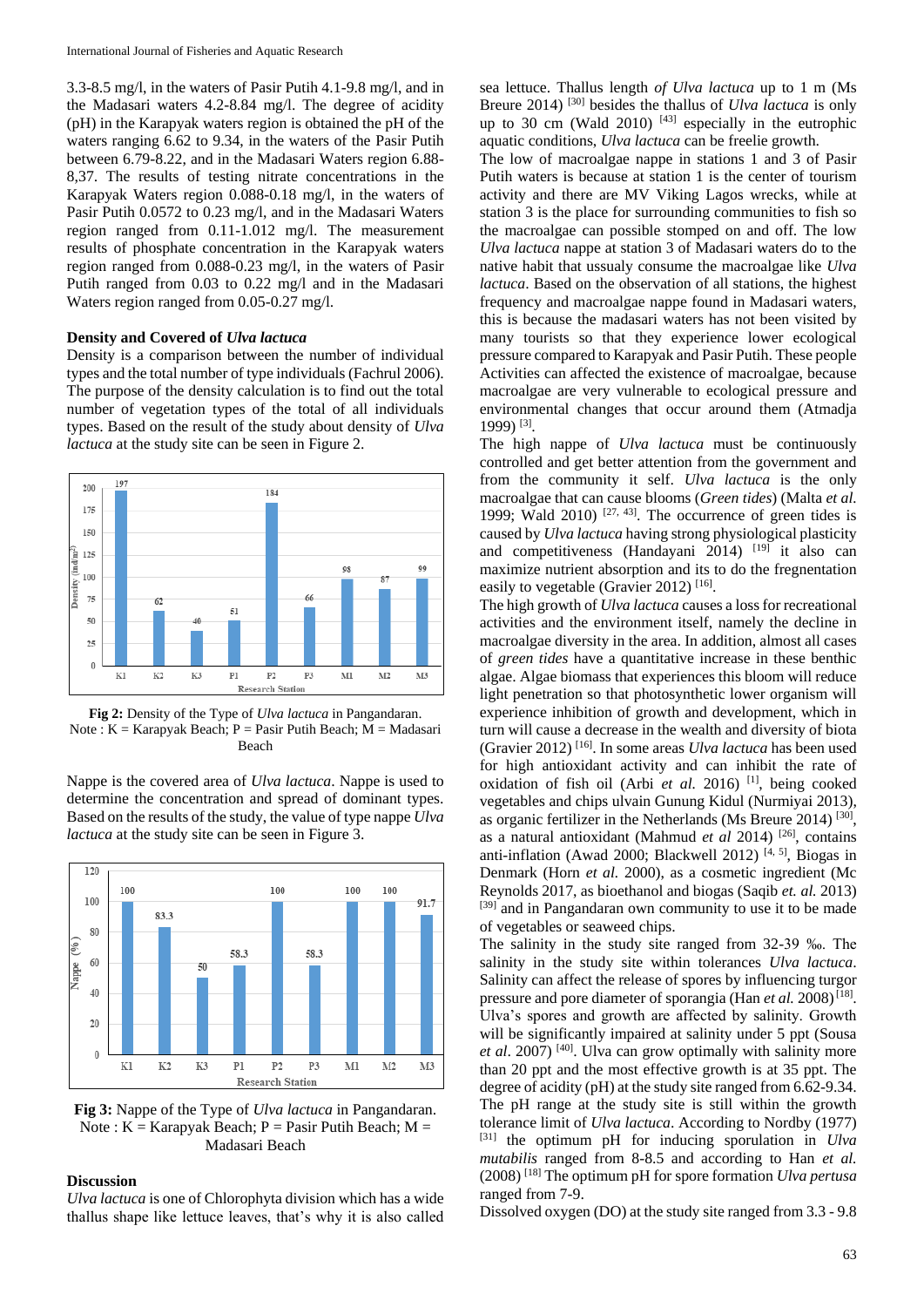mg / l. According to Brotowidjoyo *et al*. (1995) [6] in open water conditions oxygen waters are in a natural condition, so it is rarely found in oxygen-poor open water conditions. Novotny and Olem  $(1994)$   $[32]$  state that, the source of dissolved oxygen in water comes from the diffusion of oxygen from air, flow of water through rainfall and photosynthetic activity by aquatic plants and phytoplankton. Nitrate concentrations at the study site ranged from 0.088- 1.012mg / l. The concentration of nitrate was still relatively high above the nitrate content which is usually present in marine waters. Normal nitrate concentrations in marine waters generally range from 0.001-0.007 mg / 1 (Brotowidjoyo *et al*. 1995) [6]. The threshold value of a waters determined by US-EPA (1973) *in* Arfah and Patty (2016) [2] for nitrate is 0.07 mg / l. But these concentrations can still be tolerated by macroalgae, as Moos (1986) *in* Palallo (2013) states wich the nitrate content that describes good water conditions for macroalgae growth is 0.09 to 3.5 mg / l. While Chu in Wardoyo (1982)  $[45]$  suggests that the range of nitrate concentration 0.3-0.9 mg / l is sufficient for the growth of organisms and> 3.5 mg / l can endanger the waters. Thus the range of nitrate content in these waters is still within the safe limits of a waters fertility.

Phosphate concentrations in the study sites ranged from 0.05 to 0.27 mg / l.. The phosphate concentration can still be tolerated by macroalgae growth. Djafar (2011) states that the need of phosphate for algal growth will be lower if nitrogen is in the form ofsalt ammonium and vice versa if nitrogen is in the form of nitrate, the required phosphate concentration is higher. The phosphate concentration need for algal growth ranges from 0.018-0.090 mg / l and the highest limit is 8.90- 17.8 mg / l (P-PO4) if nitrogen is in the form of nitrate.

The temperature of the study results ranged from 26-34,3 ºC. In tropical areas *Ulva lactuca* grows well in conditions of temperatures of 15-30ºC (Luning 1990) [25] with an optimum temperature of 28-30ºC (Handayani 2014) [19] but macroalgae have a temperature tolerance of <2 °C from natural temperatures (KMLH 2004). *Ulva lactuca* in September has a wide and green thallus (figure 4d). This is because in September the environmental conditions supported the growth of *Ulva lactuca* even though the water temperature in September ranged from 26-32.5 ºC but the receding time in

September was not too long which ranged from 13.00 to 16.00 WIB. The highest temperature is found in October, which ranges from 29.5 - 34.4ºC, causing the thallus of *Ulva lactuca to* experience dryness and pale white color and cause algal death in October (figure 4e). Rapid temperature changes, especially during high tides, cause *Ulva lactuca to be* more susceptible to temperature changes, causing algae death in the heat and *Ulva lactuca* has no tolerance that large enough to survive in the environment when temperature fluctuations are high (Alstyne 2014 in Pelayo 2016)<sup>[35]</sup>.

The death of *Ulva lactuca* in October because the temperature was too high and receding at the study site was longer, from 09.00 - 18.00 WIB, causing the growth of *Ulva lactuca to be*  disturbed due to too long exposure to the sun's heat and less exposure to seawater. *Ulva lactuca* in November has a thallus that was not wide enough because was estimated that the thallus was just growing (figure 4f). This is because in November the sea surface temperature has decreased, which was around 26.6 - 32 ºC, the receding time in the research location is not too long, namely at 08.00 - 11.00 WIB and at 15.00 - 18.00 WIB and in November was the beginning of the falls season so that it allows macroalgae to regrowth because the environmental conditions already support macroalgae growth.

Temperature that is too high will cause damage to the enzyme and the destruction of the biochemical mechanism in the macroalgae thallus so that the macroalgae cannot grow properly (Luning 1990) <sup>[25]</sup>. According to Chapman (1997) [10], extreme temperature changes will cause in death for macroalgae, disruption of the reproductive stages and inhibition of growth. Furthermore, according to Luning  $(1990)$  <sup>[25]</sup>, physiologically, low temperatures cause biochemical activity in the thallus body to stop, while too high a temperature will cause damage to the enzyme and the destruction of the biochemical mechanism in the macroalgae thallus.

Based on the results of the study, *Ulva lactuca* at the study site had quite high density and type nappe. *Ulva lactuca* was nutrients-absorbable. That means it can optimally absorb the nutrient to allow faster growth. The higher nutrient content, the greener color thallus of *Ulva lactuca* will be (Robertson-Anderson *et al.* 2009)<sup>[38]</sup>.



Study Field Site

Note: (a)site field study *Ulva lactuca* in September; (b) The Field site study *Ulva lactuca* in October; (c)field site study *Ulva lactuca* in November; (d) *Ulva lactuca* in September; (e) *Ulva lactuca* in October; and (f) *Ulva lactuca* in November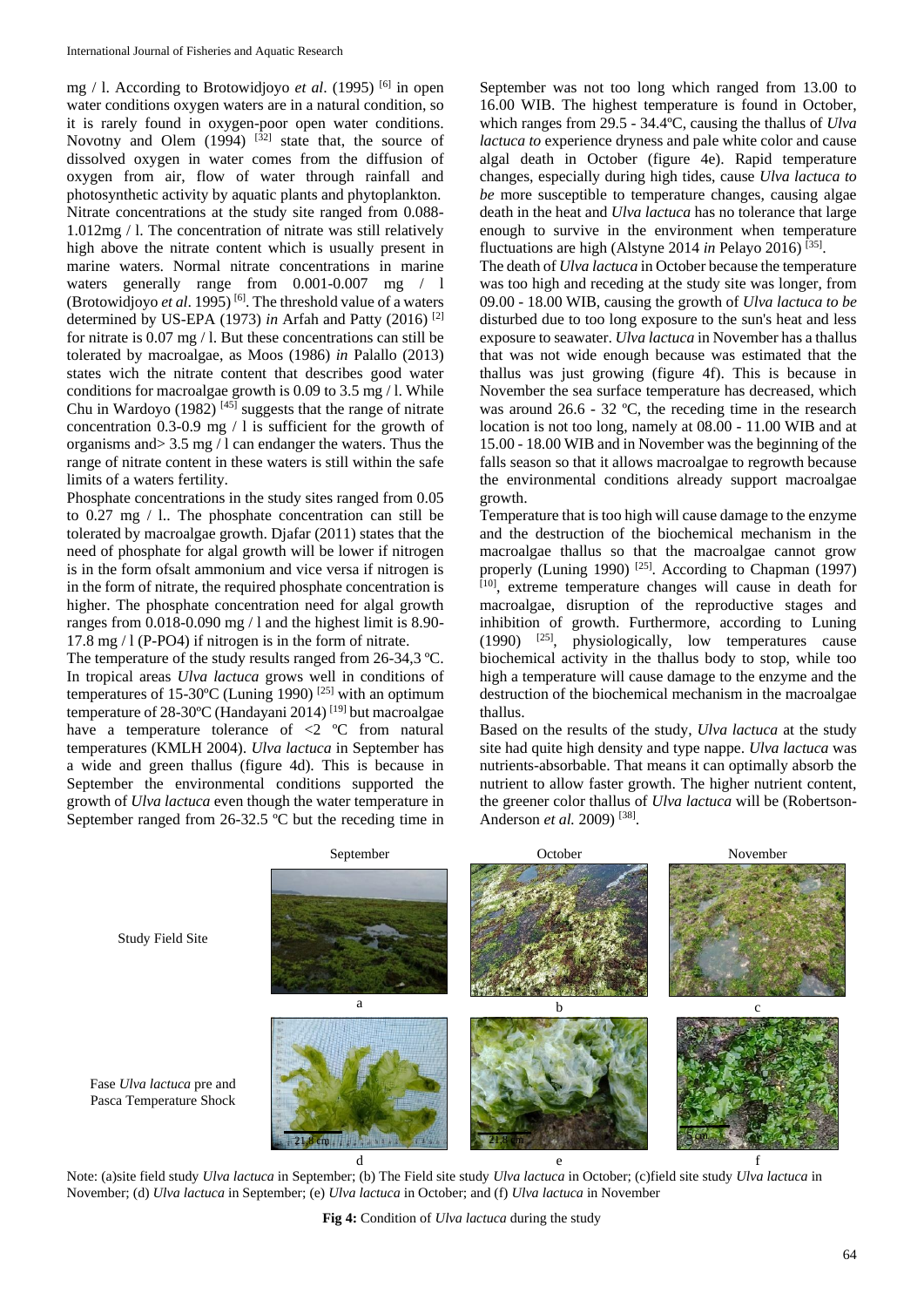## **Conclusion**

Global warming will cause an increase in sea surface temperature so that it will cause disruption of the reproductive stages and inhibition of growth, it also cause damage to the enzyme and destruction of the biochemical mechanism in the macroalgae thallus. Overall factors that greatly influence the occurrence of bleaching macroalgae during the study were the increase in water temperature and duration of tides.

## **Refrences**

- 1. Arbi B, Ma'ruf WF dan Romadhon. Activities of Sea Lettuce Bioactive Compounds (*Ulva lactuca*) asAntioxidants in Fish Oil. Indonesian Journal of Fisheries Science and Technology (IJFST) In Indonesian. 2016; 12(1):12-18.
- 2. Arfah H, Patty SI. Water Quality and Macroalgae Community in the Waters of Jikumerasa Beach, Buru Island. Jurnal Ilmiah Platax. In Indonesian, 2016, l 14(2).
- 3. Atmadja WS. Distribution and Some Aspects of Seaweed Vegetation (Macroalgae) in the Indonesian Coral Reef Waters. Puslitbang Oceamologi-LIPI. Jakarta. In Indonesian, 1999.
- 4. Awad NE. Biologically active steroid fromthe green alga *Ulva lactuca*. Phytother. Res. 2000; 14:641-643.
- 5. Blackwell. Handbook of Marine Macroalgae Biotechnology and Applied Phycology. John Wiley & Sons, New York, 2012.
- 6. Brotowidjoyo MD, Joko T, Eko M. Introduction to Aquatic Environment and Aquaculture. Liberty Publisher Yokyakarta. In Indonesian, 1995.
- 7. Brower JE, Zar JH, Von Ende CN. Field and Laboratory Methods for General Ecology. Me Graw Hill Company, 1998.
- 8. Burrows MT, Schoeman DS, Buckley LB, Moore P, Poloczanska ES, Brander, KM, *et al*. The pace of shifting climate in marine and terrestrial ecosystems. Science. 2011; 334(6056):652-655.
- 9. Chang Jui Seng, Tseng Chien Chang. Effects of Recent Ecological Events on the Distribution and Growth Of Macroalgae in MarineWaters Around *Taiwan*. Bull. Fish. Res. Agen. 2010; 32:11-17.
- 10. Chapman ARO. Biology Of Seawead. Park University Press. London, 1997.
- 11. Cutler KB, Edwards RL, Taylor FW, Cheng H, Adkins J, Gallup CD, *et al*. Rapid sea-level fall and deepocean temperature change since the last interglacial period. Earth and Planetary Science Letters. 2003; 206(3):253-271.
- 12. Davidson AD, Campbell LM, Hewitt LC, Schaffelke B. Assessing the impacts of nonindigenous marine macroalgae : an update of current knowledge. Botanica Marina. 2015; 58(2):55-79.
- 13. Dawes CJ. Marine Botany. Second Edition. John Wiley and Sons, Inc. University of South Florida, 1998.
- 14. Djafar F. Study of Retention of Nitrogen and Seaweed Phosphate (*Kappaphycus Alvarezii*) at Various Velocities of Water Flow. *Tesis*. Postgraduate School of Bogor Agricultural University. In Indonesian, 2011.
- 15. English SC, Wilkinson dan, Baker V. Survey manual for tropical marine resource. Townsville, Autralian Institute of Marin Science, 1994.
- 16. Gravier D. Monitoring of green tidess on the Brittany

coasts (France). Primary Producers of the Sea, 2012, 1- 9.

- 17. Guiry MD, Guiry GM. AlgaeBase. World-wide electronic publication. National University of Ireland, Galway Accessed, 2016-2019. Available at: http: //www. algaebase.org.
- 18. Han T, Kang SH, Park JS, Lee HK, Brown MT. Physiological responses of *Ulva pertusa* and *Ulva armoricana* to copper exposure. Aquatic Toxicology. 2008; 86(2):176-184
- 19. Handayani T. The Phenomenon of Green Tides (*Ulvoid Alga Blooms*). *Oseana.* 2014; 39(4):35-42.
- 20. Hobday AJ, Pecl GT. Identification of global marine hotspots: sentinels for change and vanguards for adaptation action. Reviews in Fish Biology and Fisheries. 2014; 24(2):415-425.
- 21. Hoffman R, Sternberg M, Serio D. First report of *Laurencia chondrioides* (Ceramiales, Rhodophyta) and its potential to be an invasive in the eastern Mediterranean Sea. Botanica Marina. 2014; 57(6):449- 457.
- 22. Hughes TP. Catastrophes, Phase Shifts, and Large-Scale Degradation of a Caribbean Coral Reef. Science, New Series, Published by: American Association for the Advancement of Science. 1994; 265(5178):1547-1551.
- 23. Katsanevakis S, Wallentinus I, Zanentos A, Leppäkoski E, Çinar ME, *et al*. Supplementar Material: Impacts of invasive alien marine species on ecosystem services and biodiversity: a pan-European review. Aquatic Invasions. 2014; 9(4):391-423.
- 24. KMNLH. Decree of the Minister of State and Environment No. 51 concerning Sea Water Quality Standards for the Life of Marine Biota (in Indonesian), 2004.
- 25. Luning K. Seaweeds: Their Environment, Biogeography and Ecophysiology.John Wiley & Sons, New York, 1990.
- 26. Mahmud E, Peritwi R, Azis NR, Reviana DN. Utilization of the Potential of Green Algae (*Ulva lactuca*) As a Natural Antioxidant in the Prevention of Acute Myocardial Infarction. PKM-P 2014. Availabe at : http://artikel.dikti.go.id/index.php/PKMP/article/view/5 34 In Indonesian
- 27. Malta EJ, Draisma S, Kamermans P. Free-floating *Ulva lactuca* in the southwest Netherlands: species or morphotypes? A morphological, molecular and ecological comparison. European Journal of Phycology. 1999; 34(5): 443-454.
- 28. McClanahan TR, Carreiro Silva M, Dilorenzo M. Effect of nitrogen, phosphorous, and their interaction on coral reef algal succession in Glover's Reef, Belize. *Marine Pollution Buletin*. 2007; 54:1947-1957
- 29. McReynolds C. Invasive Marine Macroalgae and their Current and Potential Use in Cosmetics. Project Report for obtaining the Master's Degree in Marine Resources Biotechnology*,* 2017.
- 30. MsBreure. Exploring the potential for using seaweed (*Ulva lactuca*) as organic fertiliser. *MSc Thesis Plant Production Systems* PPS-80436. Wageningen University, 2014.
- 31. Nordby. Optimal condition for meiotic spore formation in *Ulva metabilis* Foyn. Bot. 1977; 20:19-28.
- 32. Novonty V, Olem H. *Water Quality,* Prevention, Identification and Manajement of Diffuse Pollution.